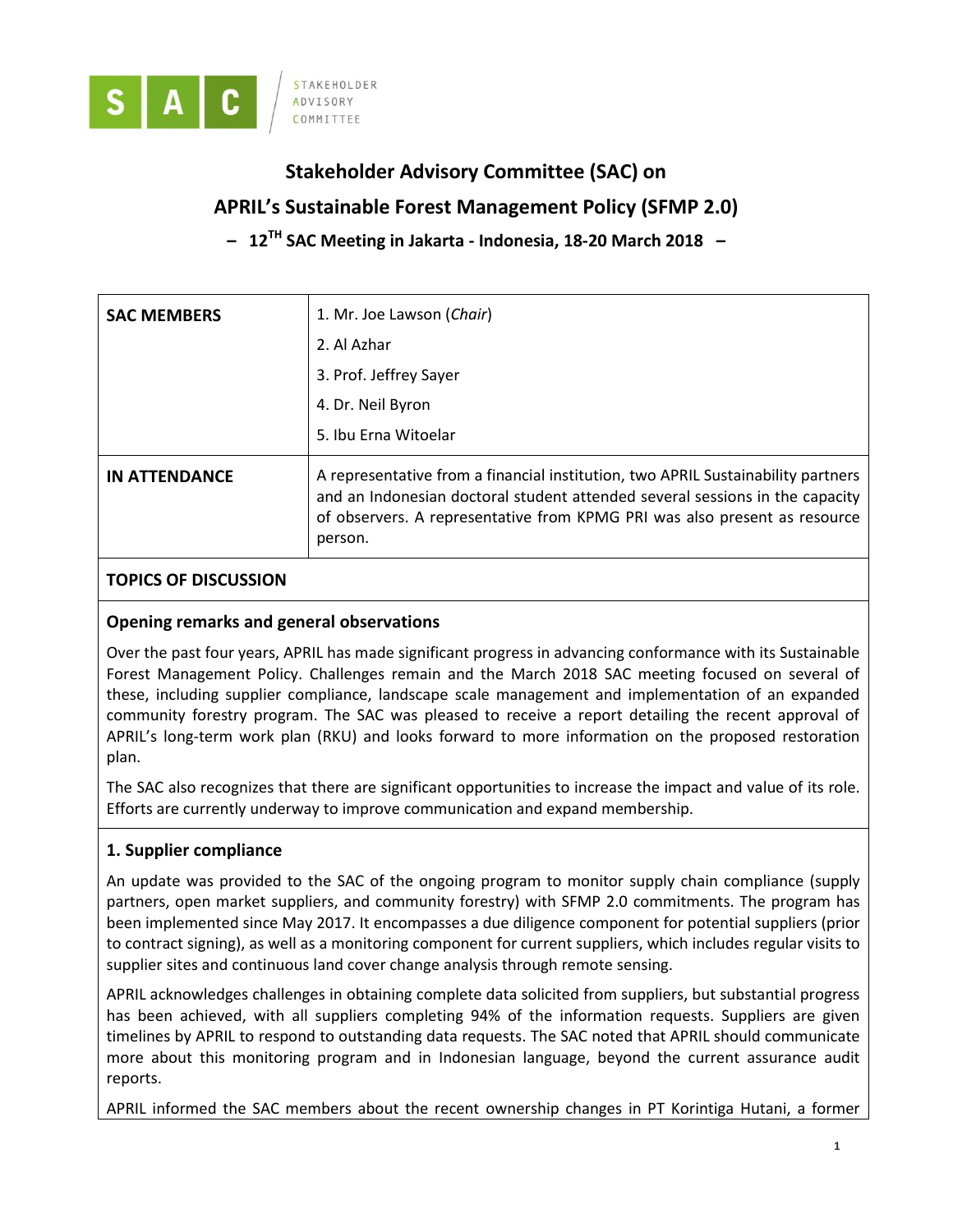

APRIL open market supplier which is now under majority ownership of OJI Holdings. PT Korintiga Hutani is FSC CoC-certified, and the SAC appreciates OJI Holding's positive reputation in forest management practices. The SAC notes that this development can open the way for APRIL to resume its supply relationship with PT Korintiga Hutani and is consistent with FSC guidance.

Maps of PT Adindo Hutani Lestari were presented to the SAC, showing the peat landscape within concession as well as the peat protection zones identified in the recently revised long-term work plan (RKU). The SAC noted PT Adindo Hutani Lestari has no intention of developing new areas. The SAC is aware of stakeholder interest in Adindo and noted the 2018 assurance review by KPMG will include Adindo in its field visit.

### **Recommendation**

The SAC recognizes that APRIL generally does a good job with internal compliance monitoring. However, challenges remain regarding supply partners and open market suppliers. The SAC encourages APRIL to develop a public supplier compliance matrix, including timelines for full compliance, with consideration for confidentiality of individual supplier names and performance. This matrix is seen by SAC as a step forward in increased transparency.

In addition, the SAC intends to organize a forum with APRIL suppliers at its next meeting.

### **2. Conservation forest management**

APRIL offered an update on the program to develop and implement a framework for managing, restoring and enhancing identified HCVs within concessions. APRIL referred to available landscape approach literature and current HCS approach guidance to build this framework, mapping forest cover, community presence and potential threats to protection of HCVs in 5-km buffers around concession boundaries. The program outputs consist of an Estate-based Conservation Forest Plan, Action Plan and Monitoring Matrix, as well as a visual Action Map. The framework was developed and piloted in one of PT RAPP's concessions and is currently being rolled out across all other Sectors. Supply partners will be incorporated into this program during the second semester of 2018.

The SAC emphasized the need to continuously engage with communities and other stakeholders on the ground, including governmental actors, to successfully manage the landscape for balanced conservation outcomes. The SAC members recognized that this framework is an opportunity to integrate community views and expectations vis-à-vis conservation and livelihood activities. Through the Fire-Free Village Program experience, APRIL understands that relationship building with communities is the central part to any landscape management process. The SAC also thinks that APRIL has a role to play in informing the dialogue on landscape approach within the Indonesian context, and encourages the Company to take on this challenge.

The SAC endorsed the approach being taken by APRIL, as it is consistent with what SAC had previously requested. The SAC acknowledges that there are challenges in such an approach and that it will require long-term commitment, for which reason members requested to be kept updated on progress.

### **3. Community forestry**

APRIL sees an opportunity for win-win collaboration with local communities through the establishment of sustainable community tree farms that can at the same time serve the commercial and livelihood interest of the community, supply wood to APRIL, and protect the natural environment. Recognizing that the requirements in SFMP 2.0 were developed for large-scale fiber plantations, APRIL has been working since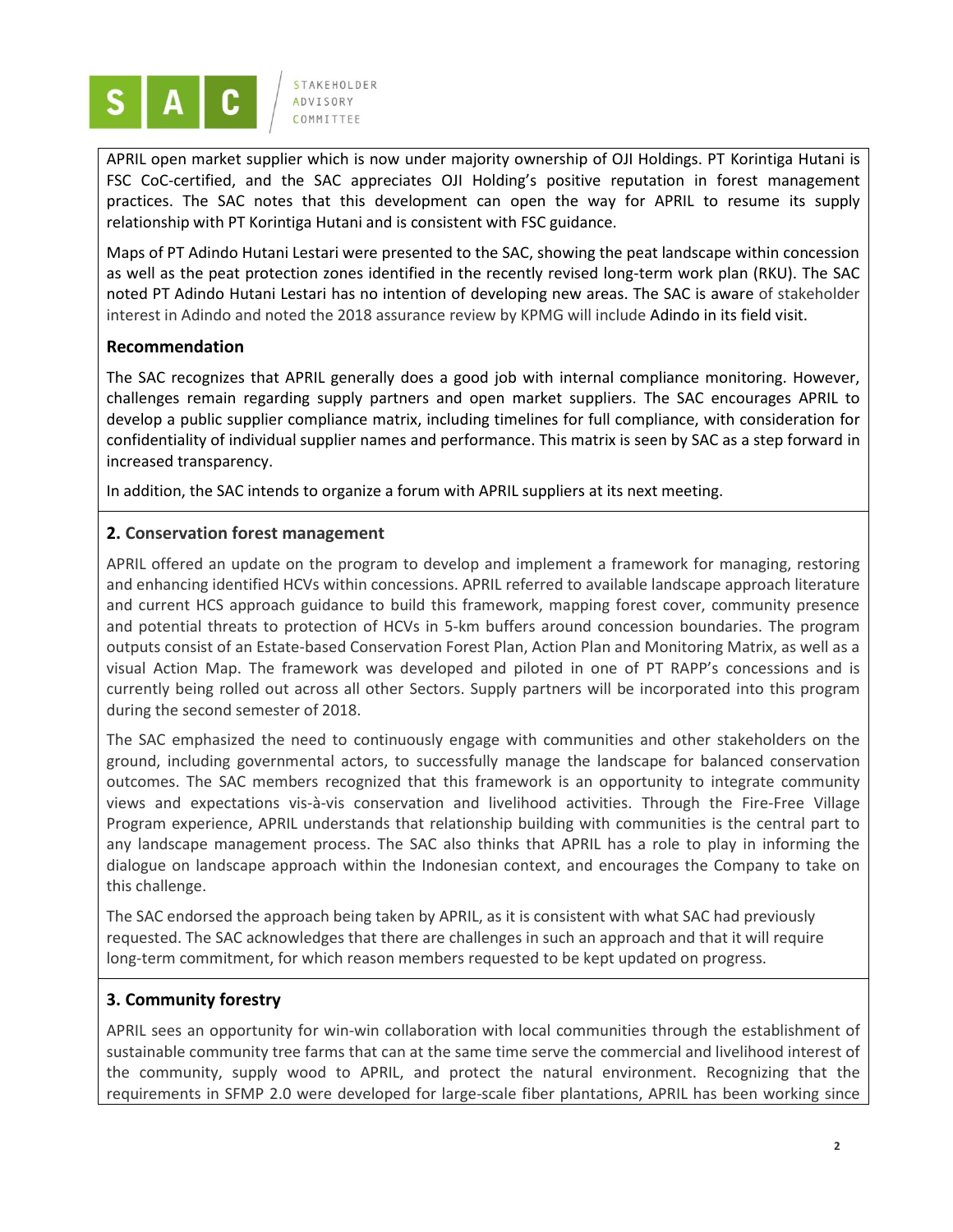

2017 to develop a viable framework for community tree farms, which would fulfil SFMP 2.0's core commitments of no-deforestation, legality and traceability, and FPIC.

APRIL is conducting a pilot High Carbon Stock assessment in 3 communities, located outside of governmentdesignated forest areas or *kawasan hutan*, in partnership with Proforest and BIDARA. Completion forecast is the second semester of 2018.

The SAC reviewed APRIL's current proposal for a community forestry sustainability framework. As proposed, the SAC agrees it could be acceptable but thinks this framework is challenging from a long-term perspective.

At the 11<sup>th</sup> SAC Meeting, the SAC supported continuing exploration of various forms of community forestry on mineral soils on private and APL lands (lands outside of the Government forest estate). Subsequently, it has become clear that the proposed pilot areas have numerous limitations: distance from processing facilities, remnant natural vegetation and relatively small net plantable areas, and significant pressures for conversion to oil palm plantations.

### **Recommendation**

The SAC recommends that APRIL explores multiple approaches to encourage emergence of commercially viable and sustainable smallholder and community tree-farming that would:

- Generate sustainable livelihoods for rural people from their land;
- ‒ Supply usable volumes of fiber to processing industries;
- ‒ Maintain or improve environmental standards and outcomes; and
- Be legal and traceable.

A possible way forward might be for APRIL to announce that it is very supportive, in principle, of farm and community forestry and so is willing to be a long-term purchaser of farmed wood produced by smallholders, groups, communities, cooperatives, on their own existing lands (or lands granted to them for that purpose). Furthermore, the Company is willing to offer technical advice and support as required (e.g. seedling supplies, plantation establishment techniques, etc.) but would not attempt to micro-manage the production. Rather it expects, and would encourage, the evolution of a diversity of production systems that suit diverse sites and the diverse needs of the owners (e.g. different silvicultural regimes, rotations, underplanting).

However, for this to happen, some changes may need to happen to create a more conducive regulatory environment. The industry may need to request that the government support and facilitate the emergence of farm and community forestry through, for example, clarification of land tenure where required, and the removal of regulations that were devised to deal with logging of natural forests but are inapplicable to tree farming of exotic species like acacia, on private lands (e.g. log transit permits).

NGOs and CSOs may also have a role to play in recognizing the legitimacy of commercial small-scale tree farming as a land use on APL (lands located outside the Government forest estate or *kawasan hutan*) and private lands.

A very simple and inexpensive system is needed to ensure legality and traceability of farmed exotic wood from smallholders' or communities' own lands where the level of scrutiny is proportionate to the very small environmental risks and the significant social and economic benefits from such activity.

### **4. Grievance mechanism**

APRIL provided an update on the grievance mechanism, launched in mid-2016. The focus in 2017 was on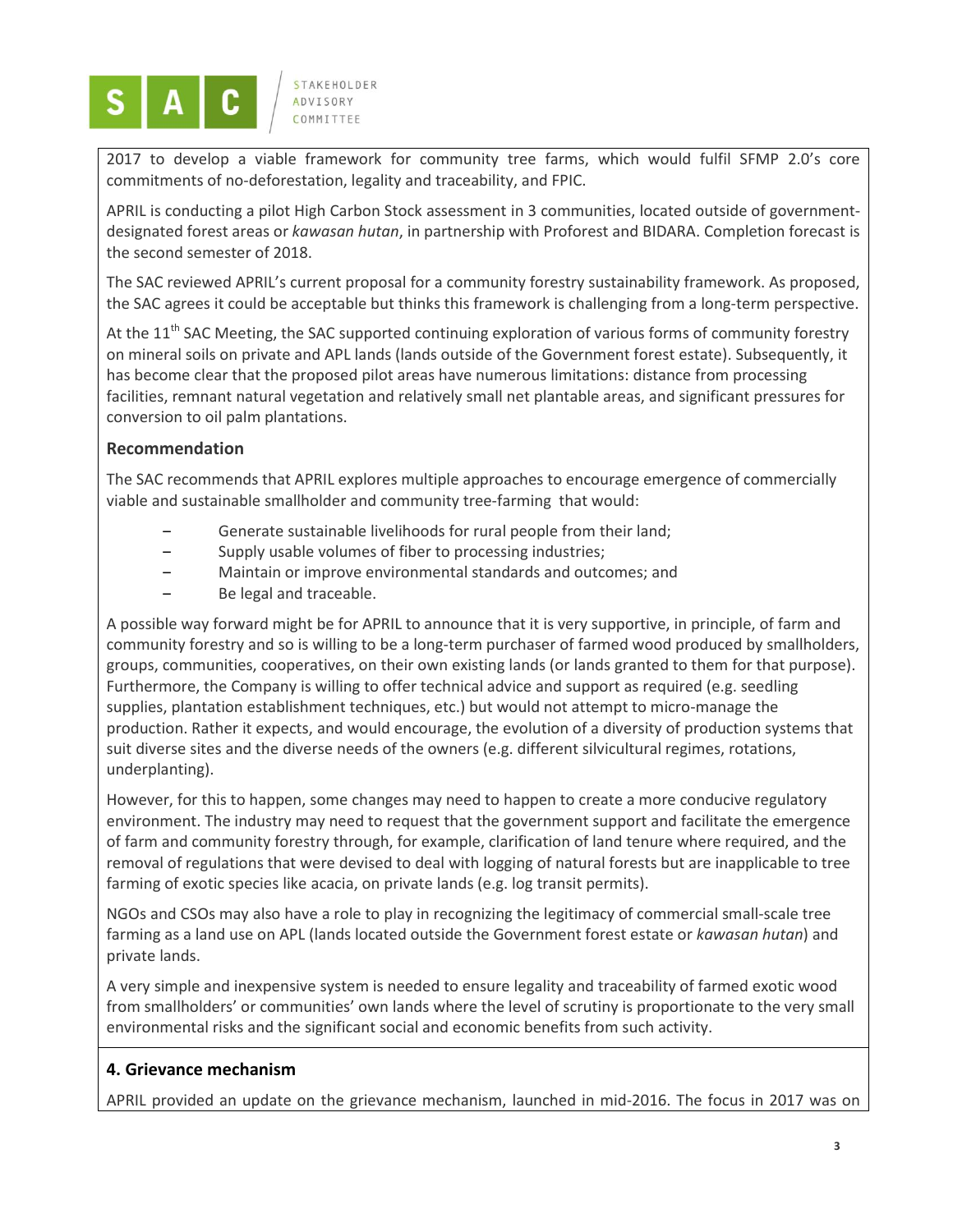

socializing the tool with the communities to promote its use for lodging grievances. More than 1,100 individuals living in the vicinity of PT RAPP's concessions participated in this socialization effort. As a result, throughout the year, APRIL received eight [grievance cases](http://sustainability.aprilasia.com/category/grievance-tracking/17) which the Grievance Committee validated per current [standard procedure.](http://sustainability.aprilasia.com/download/preview/96) Seven of these eight cases have been addressed and settled by the Company. The outstanding case has to do with availability and harvesting of natural wood species for communities to build boats for the annual Pacu Jalur event (a traditional canoe race). APRIL continues to work with local forestry authorities to seek a solution to address this need.

APRIL noted that local communities frequently reach out to Estate teams to report small concerns (for example, road dust) in an informal manner, without making use of the public grievance mechanism. These concerns are quickly addressed at Estate level within 24-48 hours. The Company is now considering how best to document the handling of such cases.

The SAC recognizes there is still a gap in terms of community awareness and use of the system around APRIL supplier concessions.

### **5. Strategic fire management**

APRIL shared the 2017 fire report and 2018 forecast and plans with the SAC members. 2017 was an aboveaverage rainfall year. 70% of total fire incidents attended by the Company, including areas outside concessions (5km buffer zones), occurred in mineral soils. APRIL managed to halve average fire size thanks to the rapid response by fire suppression teams. Fire incident investigations concluded that 80% of all fire incidents were linked to agricultural activities, the rest being accidental ignitions.

All hotspots monitored by APRIL were ground-truthed by field teams and zero cases were confirmed as actual fires, indicating that hotspots are an inadequate proxy for fire occurrence on the ground. PM10 measurements in APRIL stations across Riau recorded haze levels well below the clean air (50ug/m3) threshold set by World Health Organization throughout 2017.

The annual report about APRIL's Fire Free Village program (FFVP) will be published shortly on the Company's website. Nine villages across Riau are enrolled in the FFVP for 2018, and another 18 are kept engaged with APRIL through the Fire Resilient Communities program, which seeks to ensure a lasting impact and mindset change among communities who have already graduated from the FFVP. In addition, the Fire Free Alliance (FFA) continues to meet and share knowledge. Its members are supportive of instituting a permanent secretariat in Jakarta.

The SAC supported the establishment of a permanent secretariat for the FFA that can help advocate and scale up the fire-free village approach.

### **6. Independent Peat Expert Working Group (IPEWG)**

The IPEWG recently completed its first two years of mandate and the decision was taken by APRIL to extend it for another biennium. The IPEWG is close to finalizing a progress report covering achievements from the first period and challenges ahead.

The first phase of the work had a strong focus on building an understanding of peatland science and working with APRIL to analyze and review the extensive data that has been collected by the Company. For its second phase, the IPEWG intends to work with APRIL field staff to further develop best management practices for existing operations on peatland which address the plantations and the wider landscape. The IPEWG is seeking to recruit one additional Indonesian member. The next face to face meeting will be in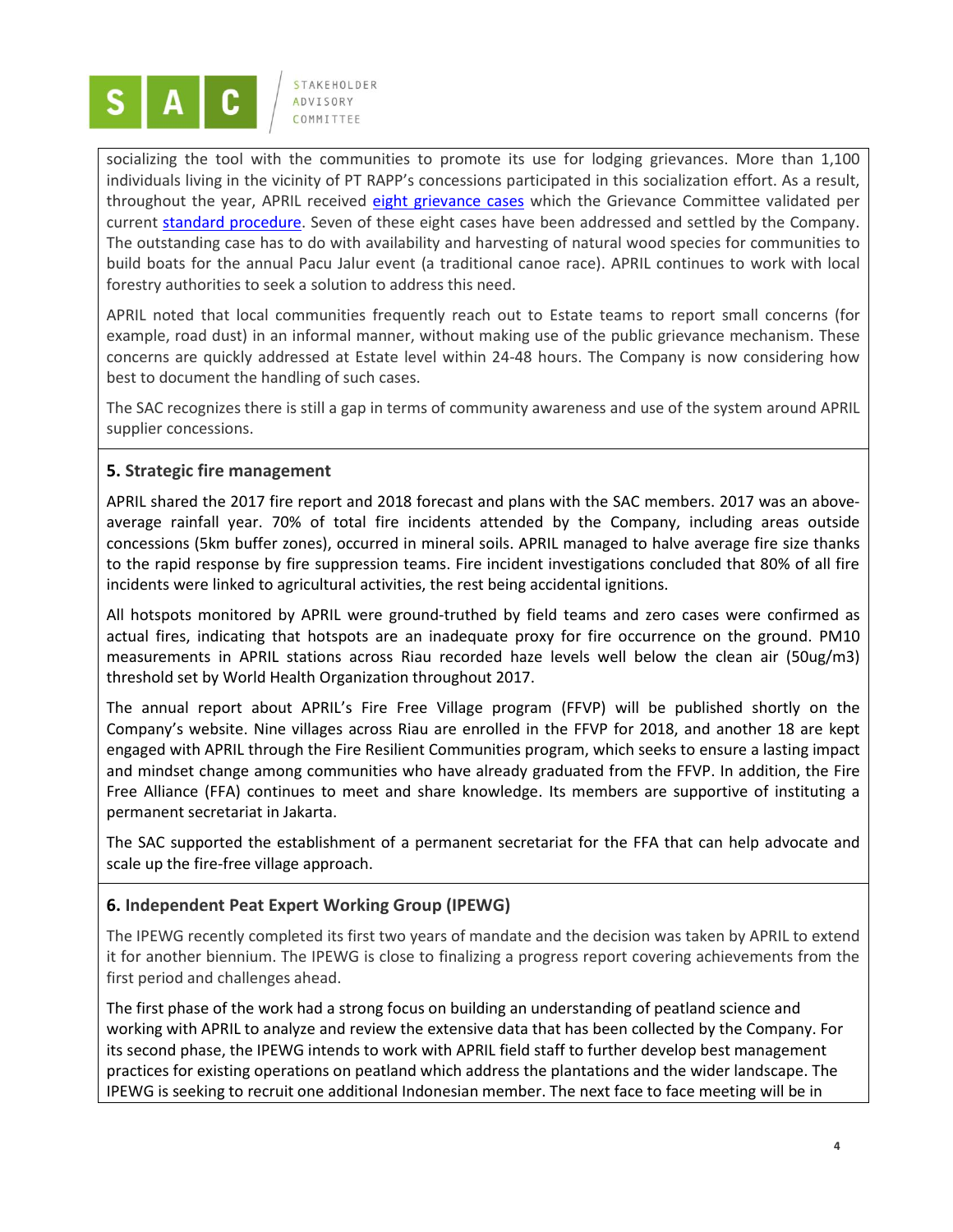

#### Pangkalan Kerinci in early June.

The SAC members encouraged APRIL and the IPEWG to engage local and global research institutions and government agencies in order to raise understanding and create synergies. The SAC also advised APRIL to combine research with actual trials on the ground that can help prove the Company's best management practices. It is the SAC's opinion that APRIL must be part of a collaborative, integrated and solutionsoriented approach to responsible peat management in Indonesia.

The SAC acknowledges the good work that has been done by IPEWG so far but also notes there needs to be a more holistic approach to understanding peatland systems and particularly their social and economic dimensions. The SAC looks forward to interacting with IPEWG members to discuss this matter at the next SAC meeting.

### **7. Forest Stewardship Council (FSC)**

The SAC was briefed on APRIL's progress to date as well as next steps towards developing a roadmap to end disassociation with the FSC. The SAC noted with interest that conversations continue to move the process forward.

### **8. Restorasi Ekosistem Riau (RER)**

APRIL provided an annual operational review of the progress achieved with the ecosystem restoration project in Kampar peninsula. Throughout 2017, RER teams produced thousands of natural species seedlings for planting, closed several old drainage canals from former logging companies, kept the ecosystem restoration concessions free of fire, continued to monitor the presence of rare and endangered species through camera traps and ground surveys, and carried on various community engagement programs in collaboration with local partners (fish farming, no-burn vegetable gardens, clean water wells, community firefighter training in areas adjacent to RER). RER is also helping local farmers to commercialize honey from the local forest as a source of livelihood and a tool for raising public awareness.

Several RER publications were issued in 2017, including an annotated bird species as well as various baseline studies completed by Fauna & Flora International (FFI) in three of the four RER concessions. The studies range from HCV identification, to carbon stock assessments and ethnographic surveys.

The SAC was also updated on progress towards the establishment of RER's eco-camp, spanning over 32 ha of neighboring plantation area, and expected to be operational by year end. The SAC was pleased to see a plan to host a dialogue on landscape approaches this year at the camp, which will bring together leaders of Indonesian and international conservation organizations. The SAC will take the opportunity at this meeting to honor the legacy of the late Tony Whitten who was a conservation champion and who led the team at FFI in their climate, biodiversity and community surveys in RER.

The SAC supports the use of RER as a method to inform stakeholders of potential landscape approach strategies, and encourages APRIL to work with communities and government to find a solution to ongoing issues surrounding loss of biodiversity, particularly bird poaching. The difficulty of suppressing the capture and trade of birds for the pet trade were noted and RER staff were encouraged to continue their efforts to eliminate this threat to the integrity of the RER area.

### **9. Policy review**

Recent external and internal audits as well as stakeholder feedback resulted in the addition of three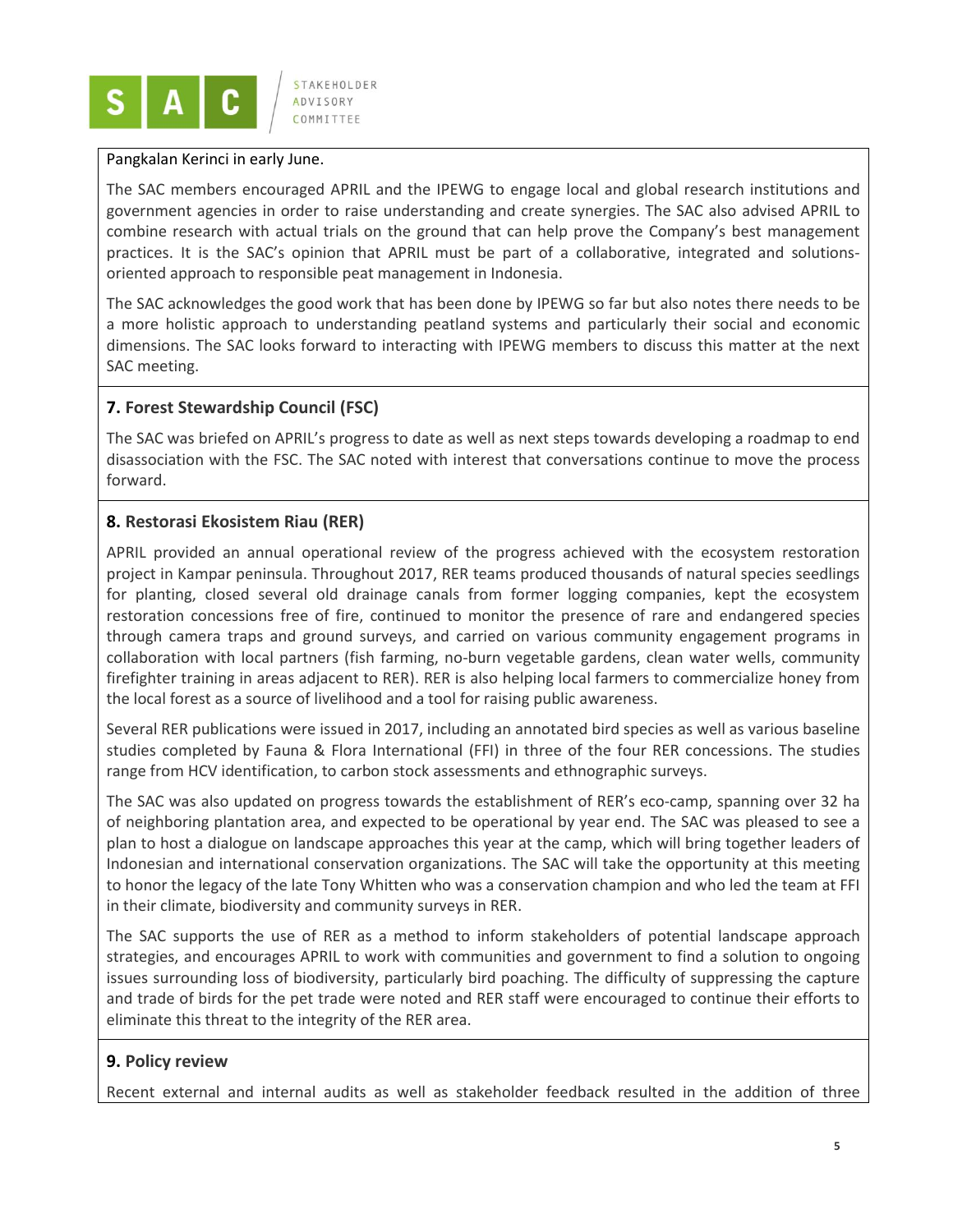

components to the SFMP 2.0 covering chemical use, management of invasive species and genetically modified organisms (GMO). The [proposed addenda](http://sustainability.aprilasia.com/category/addenda-to-sfmp-2-0/2) were presented for the SAC's review.

The SAC endorsed the addenda to the SFMP 2.0.

### **10. Operational response to new long-term work plan (RKU)**

APRIL presented to the SAC the indicative impact of the revised long-term work plan (RKUs) on production areas in peatland, following the designation of FLEG areas (protection function, where replanting cannot happen after harvesting). FLEG zones are to be managed by APRIL in accordance with the Restoration Plans that have been submitted to the MoEF for their review and approval.

APRIL presented a summary of the operational guidelines developed for the management of FLEG areas, including fire and encroachment prevention, as well as water table management. APRIL intends to socialize boundary demarcation of FLEG areas with local communities, to reinforce the message that these are not abandoned lands. APRIL will continue to uphold its sustainability commitments. SAC will continue to monitor effort to protect FLEG areas against the serious threat of encroachment.

The SAC was pleased to see that the RKU revision had been approved for PT RAPP and for the majority of APRIL's supply partners. The SAC looks forward to the finalization and approval of the submitted restoration plans, and would encourage further consultation with other specialists regarding restoration efforts.

### **11. APRIL's Sustainable Development Goals (SDGs) analysis**

A PwC representative informed the SAC members about the project led by the firm's offices in Singapore and UK to assess APRIL's impacts using the framework of the UN SDGs. PwC is assisting the Company with identification, alignment and prioritization of key SDGs, and with benchmarking against global industry peers as well as business leaders in other sectors. APRIL is seeking to align its priority SDGs with the national and provincial priority SDGs with support from the UN Development Programme in Indonesia. This project is to be completed within 2018.

The SAC considers it to be especially important to use the SDG framework to monitor the broad sustainable development impacts of its activities in the Riau landscape. The SAC looks forward to providing further input to this project.

### **12. SFMP 2.0 audit**

KPMG presented the plan for 2018 assurance review to the SAC members, elaborating on the criteria for the selection of site visits, which include volume of supply, identified land cover change, soil type, changes in land use designation, and supplier type (partner or open market), among others. The SAC reviewed and endorsed the final indicator set for the assurance audit.

At the SAC request and in response to stakeholder interest, the KPMG team will be joined by two local observers during the field verification activities in April. The SAC members requested that observers be selected among participants of the SAC stakeholder forum of 21 March, during which the audit plan would be socialized.

### **13. Asia Pacific Rayon (APR)**

APRIL briefed the SAC on APR, located at the APRIL Kerinci mill site, which is set to become the first fully integrated viscose rayon producer in Asia. The mill will have a capacity of 250,000 tones. APR will sell raw